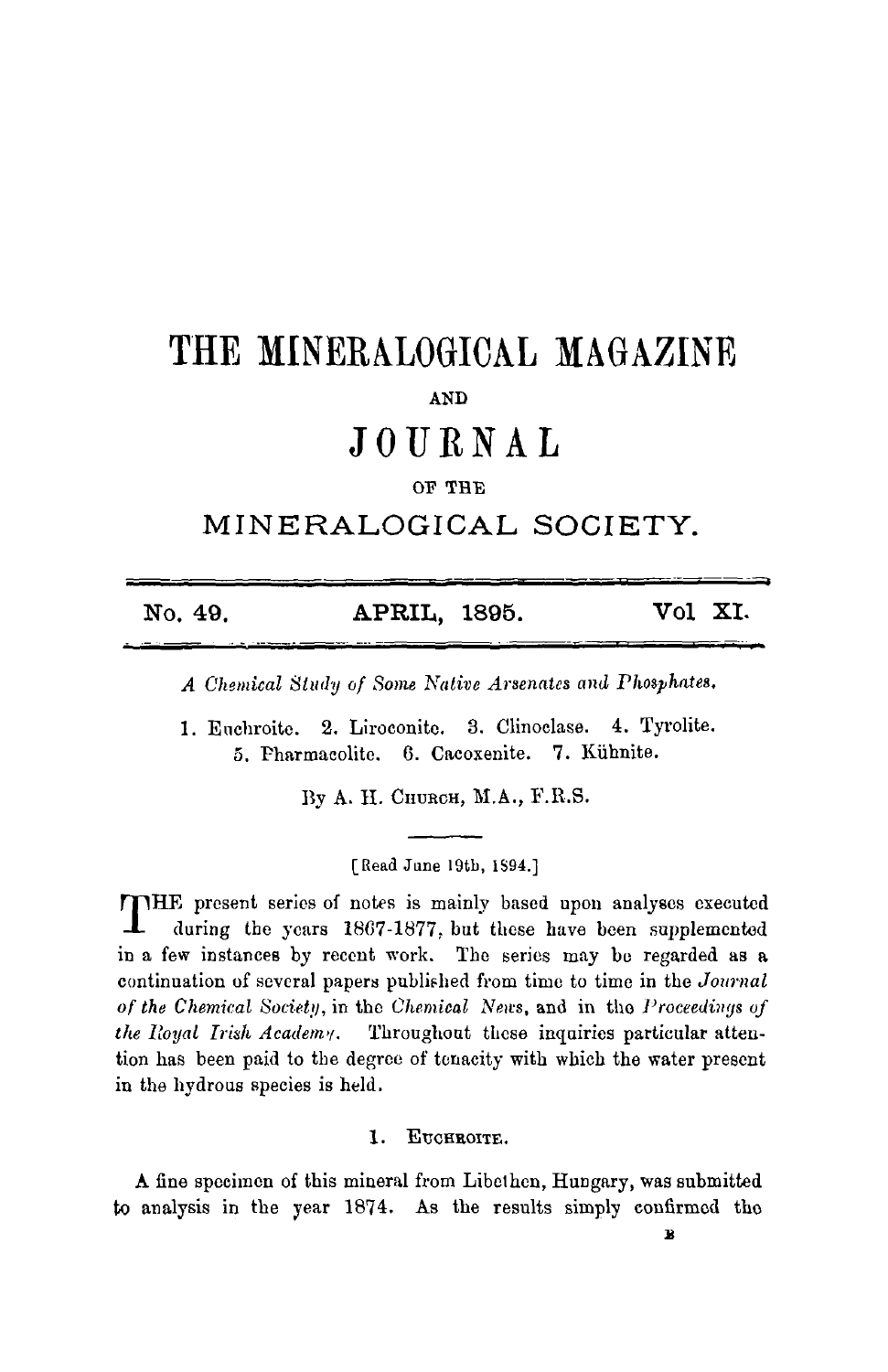accepted composition of the species, they remained unpublished. But, on looking lately into the record of my analysis, I noted the hitherto unrecorded presence of phosphoric acid in this mineral. As the observation is of interest in connection with other native arsenates, and offers a parallel to the partial replacement of phosphorus by arsenic in some mineral phosphates, a brief note on the subject may be not unacceptable to mineralogists.

The specific gravity of the specimen was 8'42 at  $\frac{16^{\circ}5}{15^{\circ}5}C$ . This determination was made in alcohol of sp. gr.  $.8892$  at  $16°.5$ . The balance used was an assay balance by the late L. Oertling, and was specially arranged for the purpose of taking specific gravities. The crystal of euehroite employed weighed "4639 gram.

The following figures represent the analytical results with the corresponding percentages :-

| Euchroite taken                                         | $\cdots$             | $\ddotsc$ | $.7365$ gram |                                                   |
|---------------------------------------------------------|----------------------|-----------|--------------|---------------------------------------------------|
| Water lost in vacuo                                     |                      | $\ddotsc$ | $\cdot 009$  | $, = 1.22$ per cent.                              |
| Water lost at $100^{\circ}$ C.                          |                      | $\ddotsc$ | $\cdot$ 014  | $= 1.90$<br>,                                     |
| Water lost at low redness                               |                      | $\ddotsc$ | $\cdot$ 119  | $, =16.16$<br>$, \cdot$                           |
| Water, total                                            | $\cdots$             | $\cdots$  | $\cdot$ 142  | $,  =19.28$<br>,,                                 |
| Cupric oxide                                            | $\cdots$             |           | $-3481$      | $, -47.26$<br>$, \,$                              |
| 2 MgNH <sub>4</sub> AsO <sub>4</sub> , H <sub>2</sub> O | $\ddot{\phantom{a}}$ | $\ddotsc$ | .376         | $, = 80.90$<br>$As_2O_5$                          |
| $Mg_2P_2O_7 \dots$                                      | $\cdots$             | $\cdots$  | $\cdot$ 017  | $= 1.48$<br>$\cdot$ P <sub>2</sub> O <sub>s</sub> |
| Undetermined                                            | $\cdots$             | .         | $\cdots$     | 1.08<br>$\ddotsc$<br>,,                           |

The formula of *euchroite*,  $4 \text{ CuO. } As_2O_3$ . 7H<sub>3</sub>O, as deduced from the analysis of Kühn and Wöhler, is in accord with the percentages given in the present note. For the purpose of comparison, I have converted the percentage of  $P_2O_5$  into its equivalent of  $A_{\alpha_2}O_5$ :-

|           |          |              | Theory                                      | Experiment                    |                   |
|-----------|----------|--------------|---------------------------------------------|-------------------------------|-------------------|
| 4CuO      | $\cdots$ | $\cdots$     | $47.12$ per cent.                           | $\cdots$                      | $47.26$ per cent. |
| $As_2O_5$ | $\cdots$ | $\cdots$     | 34.16                                       | $\bullet$ $\bullet$ $\bullet$ | 33.29             |
| $7H3O$    | $\cdots$ | $\mathbf{A}$ | $18 - 72$<br>$\ddot{\phantom{1}}$<br>$\sim$ | $\cdots$                      | 19.28             |

It might be argued that the loss of water *in cacuo* and at 100° indicates the existence in this mineral of one molecule of cupric hydrate. This loss does indeed correspond pretty nearly to that demanded by such a formula as

#### 8CuO.  $As_2O_5$ .  $6H_2O+CuO$ .  $H_2O$ ,

if we deduct a small quantity-something less than  $0.5$  per cent.--of accidental or hygroscopic moisture. But if one-fourth of the copper present in euehroite exist in the form of cupric hydrate, it is hardly likely that the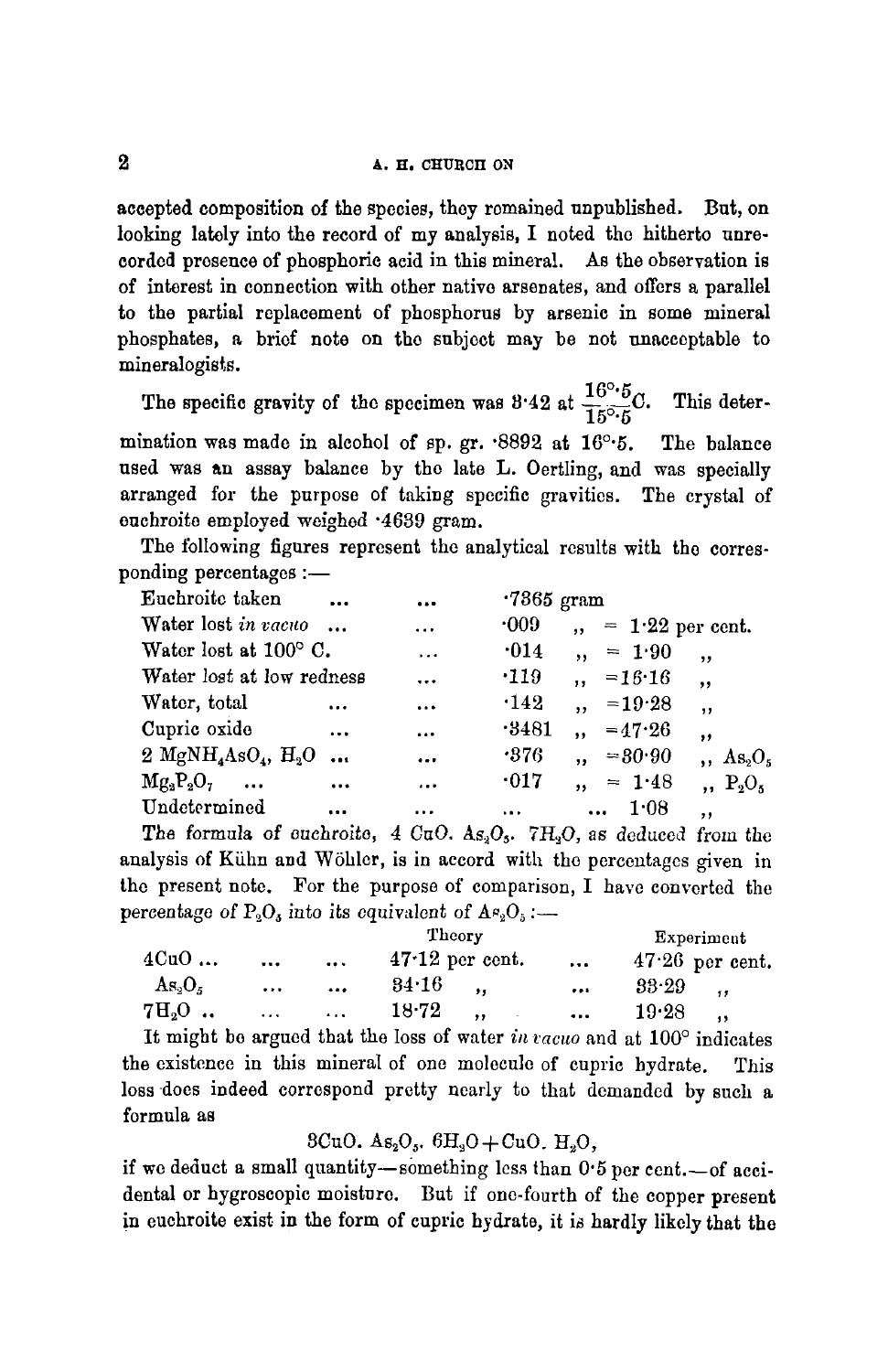mineral would become yellowish-green and not blacken on being strongly heated. One may, however, affirm that one of the seven molecules of water in this mineral is less firmly retained than the remaining six. It is worth while comparing the theoretical and experimental percentages of water corresponding to 1 and to 6 molecules :-

|                |          | Theory    |          | Experiment   |
|----------------|----------|-----------|----------|--------------|
| H <sub>0</sub> |          | <br>2.67  | $\cdots$ | <br>$3 - 12$ |
| 6H, O          | $\cdots$ | <br>16 05 | 0.55     | <br>16.16    |

#### 2, LIROCONITE,

A fine specimen of Cornish liroeonito was analysed in 1874. Its specific gravity, determined with the same precautions as those observed in the case of euchroite, proved to be 2.97 at  $\frac{10^{\circ}5}{15^{\circ}5}$  The analysis, though incomplete, shows that the water in this mineral is not all retained with equal tenacity  $:=$ 

| Liroconite taken                                     | $\cdots$ | $\cdots$  | $-812$ gram |                             |                          |
|------------------------------------------------------|----------|-----------|-------------|-----------------------------|--------------------------|
| Water lost in vacuo                                  |          | $\cdots$  |             | $0.62$ , $= 6.40$ per cent. |                          |
| Water lost at $100^{\circ}$ C.                       |          | $\cdots$  |             | $\cdot 080$ , = $9.85$ ,    |                          |
| Cupric oxide                                         | $\cdots$ | $\cdots$  |             | $-2988$ $-86.78$            | $\cdot$                  |
| 2 $\text{MgNH}_4\text{AsO}_4$ , $\text{H}_2\text{O}$ |          |           | $\cdot$ 320 | $\therefore$ =23.85         | $As_2O_5$                |
| $Mg_1P_2O_7 \dots$                                   | $\cdots$ | $\ddotsc$ | $\cdot$ 013 | $, = 1.02$                  | $\cdot$ $\cdot$ $P_2O_5$ |

These results, so far as they go, are not inconsistent with the percentages demanded by the expression  $4CuO. A l<sub>2</sub>O<sub>3</sub>. As<sub>3</sub>O<sub>5</sub>. 13H<sub>2</sub>O.$  In this formula 31120 correspond to 6"12 per cent. water, which may be represented by the loss suffered hy liroconite *in vacuo.* Similarly, the further loss of  $9.85$  per cent. sustained at  $100^\circ$  may indicate the separation of  $5H<sub>2</sub>O$ , which theoretically demands  $10.19$  per cent. The formula above given requires the following percentages : $-$ 

> $4CuO = 817.2 = 35.92$  per cent.  $\text{Al}_3\text{O}_3$  =102.0=11.35 ,  $\text{As}_2\text{O}_5$  =230.0 - 26.04 ,  $13H_2O = 284.0 = 26.49$ ,

Although these theoretical numbers agree fairly with the analytical results hitherto published, the empirical formula which they suggest

$$
\begin{array}{c} \text{3CuO. As}_{2}\text{O}_{3} \\ \text{CuO. H}_{2}\text{O} \\ \text{Al}_{2}\text{O}_{3}, \text{ 3H}_{2}\text{O} \end{array} \bigg\} \text{9 aq}
$$

is not in precise accord with the losses of water which this mineral suffers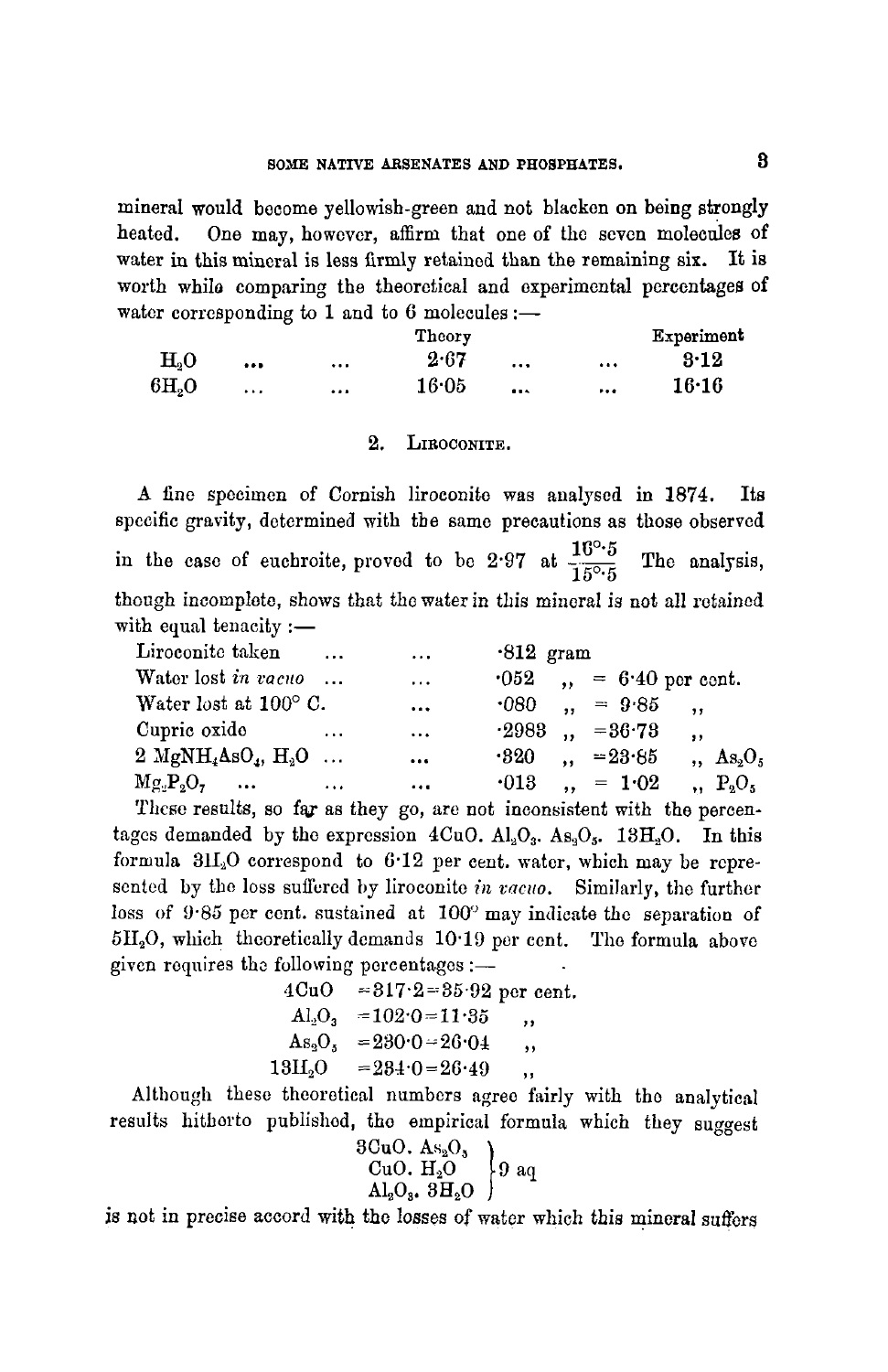$in\ vacuo$  and at  $100^\circ$ . As I have pointed out elsewhere.<sup>1</sup> the native normal aluminium hydrate, gibbsite, loses no water *in vacuo* or even at  $100^\circ$ : this observation does not lend support to the view that  $\text{Al}_2\text{O}_3$ .  $3\text{H}_2\text{O}$ exists as such in liroconite. Reasoning from the analogy of variscite, a normal native aluminium phosphate, which loses all its water at  $100^\circ$ , it might be concluded that a corresponding aluminium arsenate exists in liroconite : if this be the case, the formula for this species might  $be written :=$ 

 ${\rm Al_2O_3.}$   ${\rm As_2O_5.}$   ${\rm 4H_2O}$   ${\rm 15H_2O}$ 

Unfortunately it is not possible to bring the loss of 8H~O *in racuo,* and of  $5H<sub>2</sub>O$  at  $100^{\circ}$ , into harmony with this expression. So, for the present and until further experimental evidence has been accumulated, we must be content with such a formula as this<sup>2</sup> :-

4CuO. Al<sub>2</sub>O<sub>3</sub>. As<sub>2</sub>O<sub>5</sub>. 5H<sub>2</sub>O + 5H<sub>2</sub>O + 3H<sub>2</sub>O

#### 8. CLINOCLASE.

The mineral elinoclasc had been analysed with concordant results by Rammelsberg and by Damour when, in the year 1867, I came into possession of a particularly fine specimen. In studying the group of arsenates and phosphates to which this species belongs, I was anxious to ascertain the degree of tenacity with which the water present in the mineral was retained. I found that in vacuo and at  $100^{\circ}$  C. the finely powdered substance lost no more than '08 per cent. of moisture. This having been deducted, the percentages of constitutional water, of arsenic pentoxide. and of cupric oxide were determined to be :-

|                       | <i>Experiment.</i> |         |          | The or u.                     |  |  |
|-----------------------|--------------------|---------|----------|-------------------------------|--|--|
|                       |                    |         |          | $3CuO. As2O5$ , $3(CuO, H2O)$ |  |  |
| Water (by difference) | $\cdots$           | $-7.20$ | $\cdots$ | 7.11                          |  |  |
| Arsenic pentoxide     |                    | 80.08   | $\cdots$ | 30.27                         |  |  |
| Cupric oxide          |                    | 62.72   | $\cdots$ | $62 - 62$                     |  |  |

The arsenic was weighed as  $2MgNH<sub>4</sub>AsO<sub>4</sub>$ .  $H<sub>2</sub>O$ . On further examination of this salt it was found to contain a minute trace of the corresponding phosphate.

<sup>&</sup>lt;sup>1</sup> " On the Constitution of the Native Phosphates of Aluminium." *Proc. R. Iish Academy.* Ser. II., Vol. III., pp. 551-562 (1882).

<sup>2</sup> It would be convenient if different founts of type (black letter italic, for example) could be employed to discriminate molecules of  $H_2O$  held with different degrees of tenacity.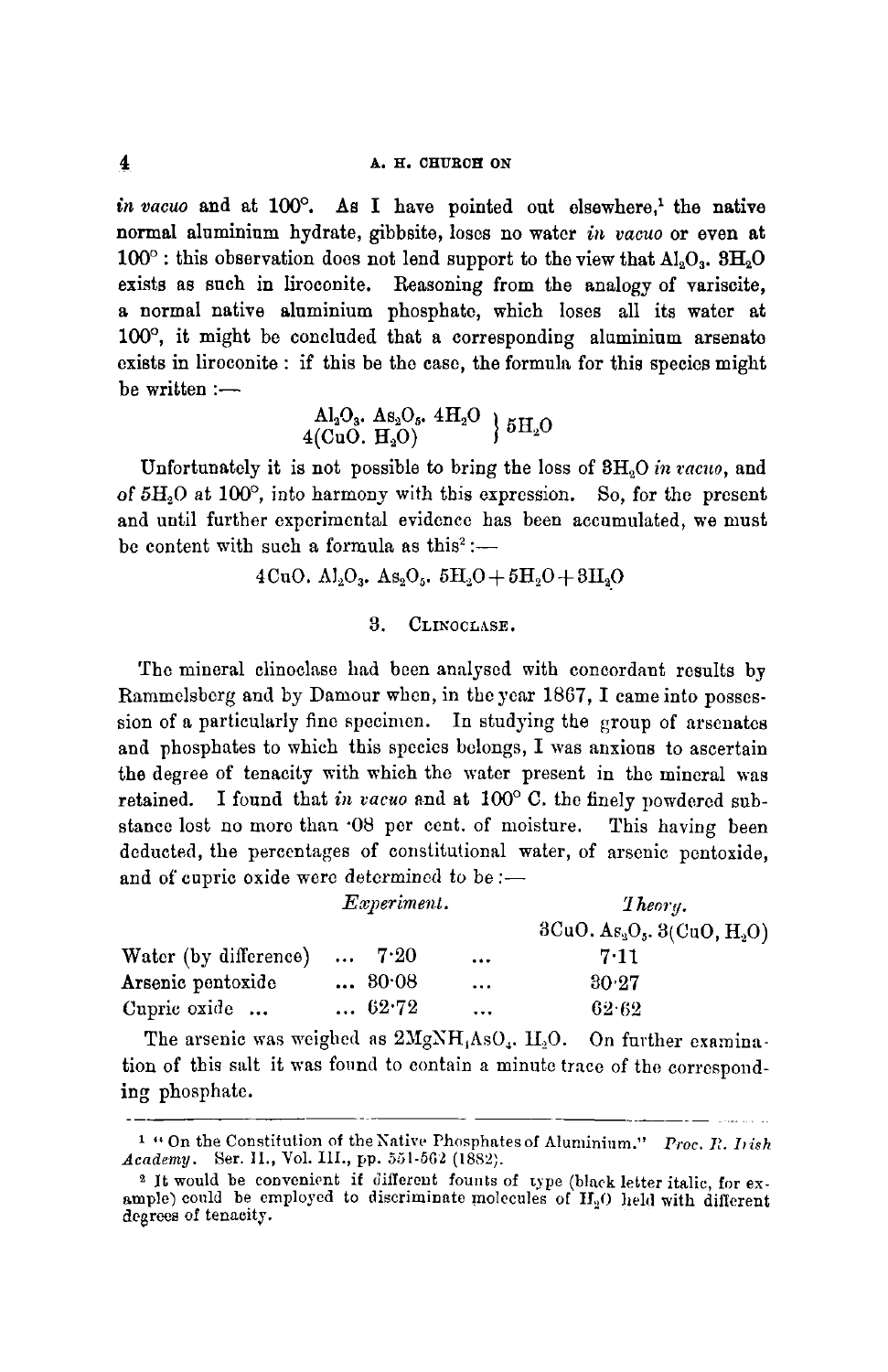#### 4. TYROLITE.

In a paper published in 1873 *(Ghem. See. J.* XXVII., 108) I gave the results of some analyses of tyrolite. The specimen examined was eonjectared to have come from Libethen, but recent study of its matrix leads me to assign it to Falkenstein. In the above paper tyrolite was stated to contain " calcium carbonate as an essential ingredient not as an accidental impurity." This position, confirmed as it is by the results of three analysts working independently, is not accepted by Professor E. S. Dana *(Mineralogy,* 6th ed., p. 889), whose opinion is obviously influenced by the results of several recent analyses of a mineral from the Mammoth Mine in the Tintic District of Utah. After a careful comparison of the Utah and Falkenstein minerals, I am bound to confess that they appear to belong to the same species. About the same proportion of lime occurs in both. May not the absence of carbon dioxide from the former be explicable by means of the theory that it is represented by some other acid constituent ? Anyhow, I am now in a position to offer fresh evidence in favour of my original view. Fortunately, I had preserved several grams of the tyrolite with which I had worked in 1872-3.

The following experiment seems to be decisive. A portion of the mineral, carefully selected, was ground to an impalpable powder and suspended in distilled water. A current of carbon dioxide was then passed through the mixture for some hours. The liquid was filtered, then the clear filtrate was tested for calcium with a positive result. But as copper and arsenic pentoxide were also found in the liquid it became necessary to ascertain the *proportion* of calcium to copper present therein. These metals occurred in the ratio of  $1:5$ , the precise ratio in which they exist in the original mineral. As it is inconceivable that calcium carbonato and pentabasic cupric arsenate should possess identical solubilities in carbonated water, it is evident that the mineral tyrolite dissolves as  $a$ *whole* in that solvent. This conclusion is greatly strengthened by a further observation accidentally made during the course of the above described experiment. About 100 cc. of the clear filtrate, prepared as just mentioned, were left in a beaker for 48 hours. At the end of that time it was noticed that the liquid was no longer clear. There was a film on its surface and numerous shining particles were floating in it. Both film and particles presented the precise greenish-blue colour and satiny aspect of the original tyrolite ; neither could be mistaken for the calcium carbonate which would have been precipitated had the carbonated water simply withdrawn that compound from a mineral in which it existed in admix-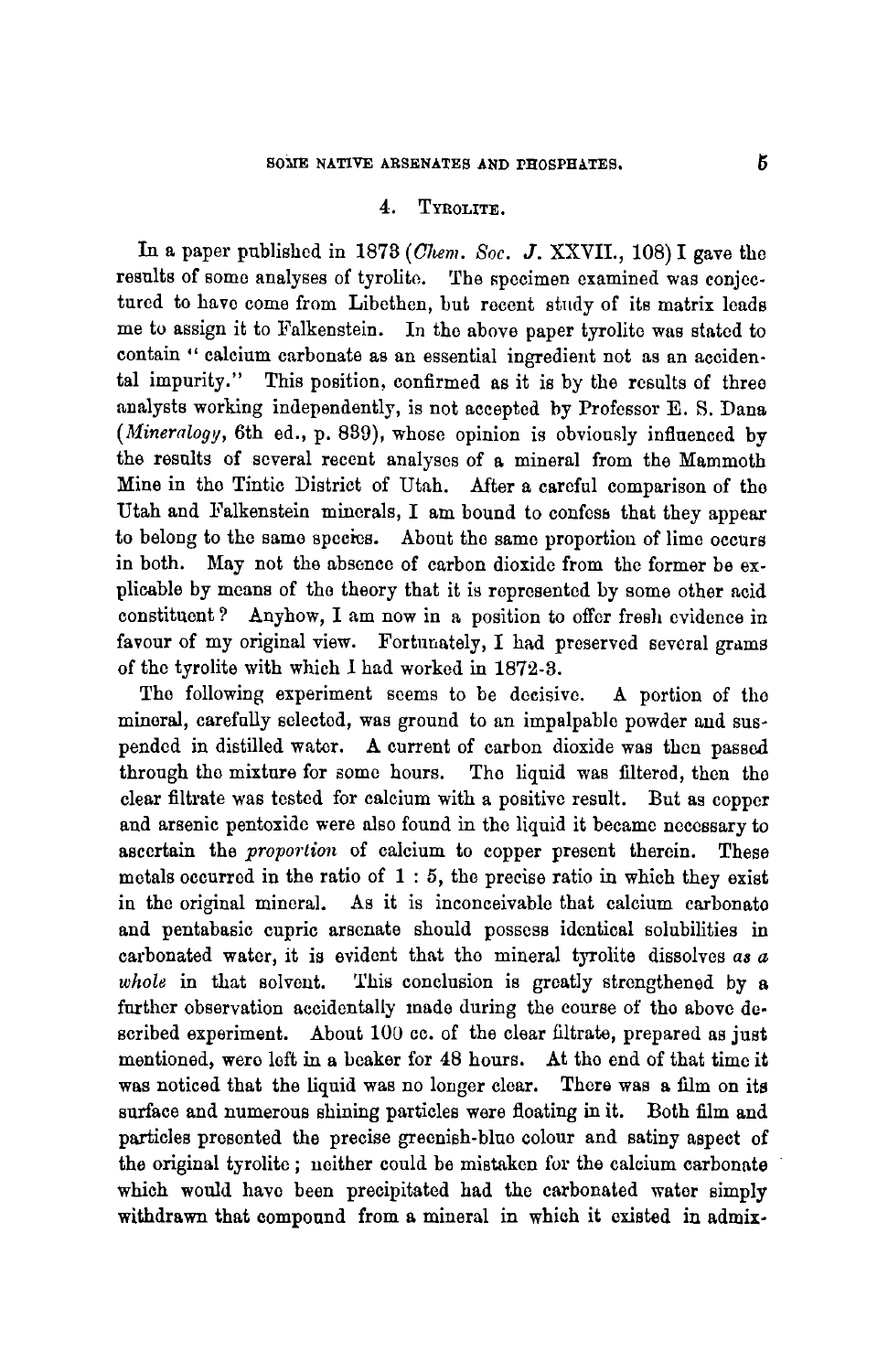#### $\overline{6}$  **A. H. CHURCH ON**

ture. That no carbon dioxide can be found in the Utah mineral, if it be a different species, would have no bearing on these facts. But if the American and the European minerals be really identical the absence from the former of carbon dioxide may be explicable on the theory of substitution. In further confirmation of the view that calcium carbonate does not exist as an intruding substance in tyrolite, I may state that when the coarsely powdered mineral is dissolving in acid it continues to evolve minute bubbles of carbon dioxide so long as a particle remains.

But if the view I formerly propounded as to the relation subsisting between the calcium carbonate in tyrolite and its other constituents has now been confirmed, yet the formula which I proposed in 1873 for this species needs modification in one particular. For I certainly misinterpreted the meaning of the phenomena which I had then observed as to the loss of water sustained by tyrolite when kept *in vacuo*, or heated to 100 C. Such loss, amounting to 7 or 8 per cent., does *not* represent accidental or hygroscopic water, but corresponds to a definite number of molecules of  $H<sub>9</sub>O$ . An appearance, which I had observed and had attributed to the presence of interstitial water between the lamine of the crystals in their central portions, is duc to an optical illusion arising from the perfect contact of these portions. So many cases are now known where essential water is lost by minerals, and especially by arsenates and phosphates, when subjected to the influence of dry air or of lowered barometric pressure, that one need feel no surprise at the discovery of another instance of this phenomenon.

In the original paper *(lee. cit.)* to which reference has been made, there occurred an error in the substitution of the symbol for phosphorus for that of arsenic. It may be well, therefore, to reproduce here the figures of the more complete of the two analyses previously published, and at the same time to set down the water found in the mineral in accordance with the view as to its function which must now be held. These are the figures of analysis ii.  $:$   $-$ 

| Tyrolite taken                                          | $\cdots$ | $\cdots$  | $-4585$ gram |          |                     |                      |
|---------------------------------------------------------|----------|-----------|--------------|----------|---------------------|----------------------|
| Water lost in vacuo                                     |          | $\cdots$  | $\cdot$ 024  |          |                     | $, = 5.23$ per cent. |
| Water lost at $100^{\circ}$ C.                          |          | $\ddotsc$ | $\cdot$ 011  |          | $, = 2.40$          | $\cdot$ .            |
| Calcium carbonato                                       | $\cdots$ | $\cdots$  | $\cdot$ 0505 |          | $, = 11.01$         | $, \,$               |
| Cupric oxide                                            | $\cdots$ | $\cdots$  | $-212$       |          | $\therefore$ =46.24 | $\bullet$            |
| 2 MgNH <sub>4</sub> AsO <sub>4</sub> , H <sub>2</sub> O |          | $\ddotsc$ | $\cdot 205$  |          | $\mu = 27.07$       | $, As_3O_3$          |
| Water retained at 100°, by difference                   |          |           |              | $\cdots$ | 8.05                | ,,                   |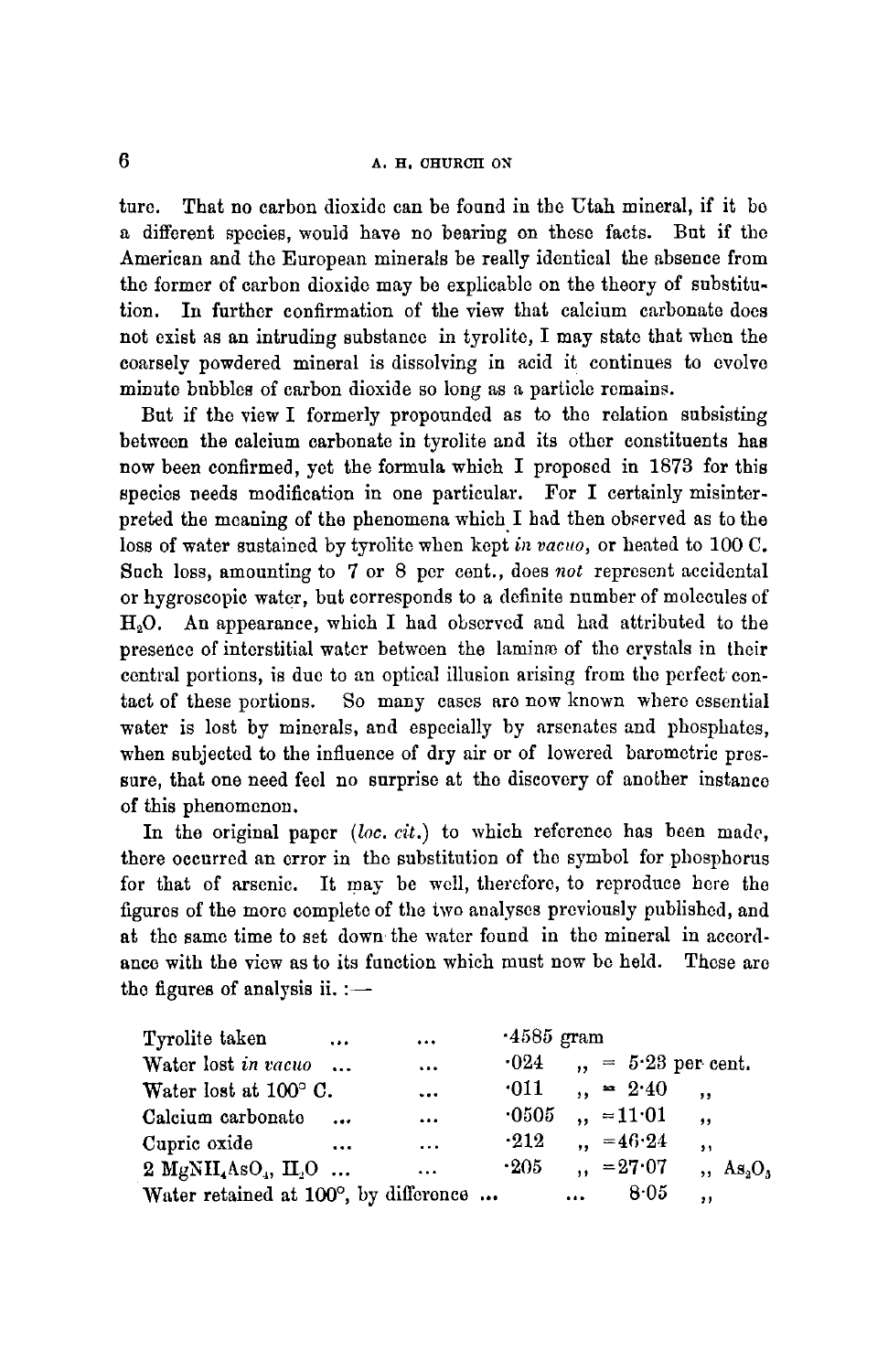Here is the comparison between these experimental percentages and those demanded by the expression--5 CuO. As<sub>2</sub>O<sub>s</sub>. CaCO<sub>2</sub>, 8 H<sub>2</sub>O

|                                |           |          | Experiment      |          |          | Theory    |
|--------------------------------|-----------|----------|-----------------|----------|----------|-----------|
| CuO                            | $\cdots$  |          | 46.24           | $\cdots$ | $\cdots$ | 45.55     |
| As <sub>2</sub> O <sub>5</sub> | $\ddotsc$ | $\cdots$ | 27.07           |          | $\cdots$ | $26 - 42$ |
| CaCO <sub>3</sub>              | $\cdots$  | $\cdots$ | $11\!\cdot\!01$ |          | $\cdots$ | $11 - 49$ |
| H <sub>2</sub> O               | $\cdots$  |          | 15.68           | $\cdots$ | $\cdots$ | 16.54     |

As the loss of water suffered by tyrolite *in vacuo* and at 100° C. is half of its total content, the formula of the species may be written  $:$ --

> $Cu<sub>3</sub>As<sub>2</sub>O<sub>8</sub>$ ,  $2H<sub>2</sub>O$  }  $CaCO<sub>3</sub>$   $\qquad \qquad \rightarrow 4H<sub>2</sub>O$  $2\mathrm{Cu}(\mathrm{OH})_{2}$

The slight deficiency in the experimental percentage of water which corresponds to the  $4H<sub>2</sub>O$  in the above formula is probably attributable to the imperfect methods of desiccation adopted ; for in many similar cases it is observable that a really good vacuum and the actual temperature of  $100^{\circ}$  C. (and not the heat attained in the water-oven) are required in order to secure the complete expulsion of the loosely-attached molecules of water.

#### 5. PHARMACOLITE.

An incomplete analysis of well-erystallised pharmacolite furnishes another example of a perfectly definite mineral species which loses much constitutional water at the ordinary temperature *in vacuo.* The following figures represent the analytical results with the corresponding percen $tages :=$ 

Pharmacolite taken "962 gram" Water lost *in vacuo* at  $16^{\circ}$  C.  $1155$  gram  $\approx$  12.37 per ct. after deduction Water lost between  $100^\circ \& 200^\circ \& 029^\circ$ , =  $8.11^\circ$ ,  $\circ$  of silica, &c. Silica and insoluble matter  $.028$  ,

The composition of pharmacolite is usually represented by the formula 2CaO.  $H_2O$ . As<sub>2</sub>O<sub>5</sub>. 5aq. From the desiccation experiments above recorded it would seem that  $3H_2O$  are lost *in vacuo*, and  $1H_2O$  at temperatures up to  $200^\circ$ . For  $3H_2O$  are equal to a percentage of  $12.0$ , while  $1H<sub>2</sub>O$  corresponds to  $4.0$  per cent., while experiment gave, respectively,  $12.37$  and  $3.11$ , or a total of  $15.48$  per cent. against the 16 per cent. re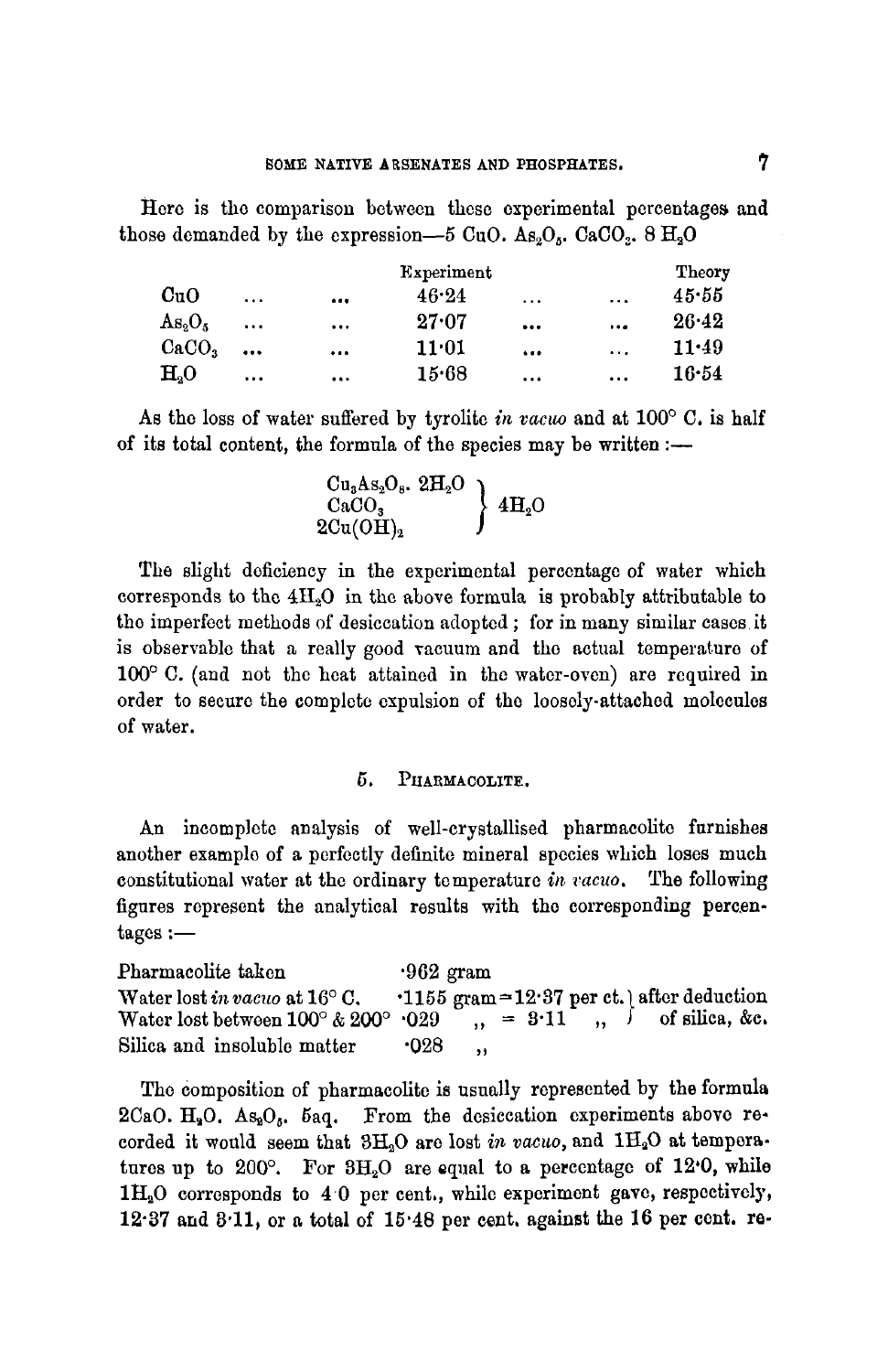quired by theory for  $4H_2O$ . If these conclusions be correct we shall have these expressions for

| Pharmacolite in normal state       | $\cdots$ | $2CaO. H_2O. As_2O_s.$ 5aq. |
|------------------------------------|----------|-----------------------------|
| Pharmacolite dried in vacuo at 16° |          | $2CaO. H2O. As2O5, 2aq.$    |
| Pharmacolite dried at 200°         | $-0.0$   | $2CaO. H_2O. As_2O_5. 1aq.$ |

Rammelsberg<sup>1</sup> has pointed out that the second of these formulæ represents the species haidingerite, but his remark seems to be based on the observations of Petersen, who found that pharmacolite suffered a loss of 11 to 12 per cent. of water on being heated to  $100^{\circ}$  C. That such loss occurs by reduction of pressure only, without having *recourse to* increase of temperature, does not appear to have been hitherto recorded.

It should be noted that in the new (1892) edition of Dana's *Mineralogy*  pharmacolite is assumed to contain one molecule less of water than is assigned to this species in the present note. All the results obtained in the analysis of the native compound confirm the view here adopted.

It may be mentioned here that a specimen of pharmacolite which presented the more transparent aspect of haidingerite furnished me with analytical results confirming those just given as regards the water in this species. In this case the lime and the arsenic pentoxide were also determined, the percentage of the former constituent being 25.04, of the latter 47.95. This latter percentage is indeed about 3 units lower than that demanded by theory, but it is still less in accord with the number (53.8) required by a formula having  $5H_2O$  instead of  $6H_2O$ .

#### 6. CACOXENITE.

Having sacrificed a very fine specimen of this mineral, from Hrbek, near St. Bcnigna, in Bohemia, I obtained sufficient material for analysis. The deep gold-eoloured aeieular crystals were separated as far as possible by mechanical means from the traces of impurities which had been detached from the matrix. In dissolving the selected material in dilute hydrochloric acid, the process of solution was not urged forward to its extreme limit. In calculating the percentages given below, the matter which was not dissolved by the acid, and the trace of silica subsequently separated, together amounting to 6.15 per cent., were previously deducted. Much water was lost by the mineral *in vacuo* over oil of vitriol, but none in the air-bath at  $100^{\circ}$  C.

*I Mineral-Chemic.* 2te Aufiage, p. 330,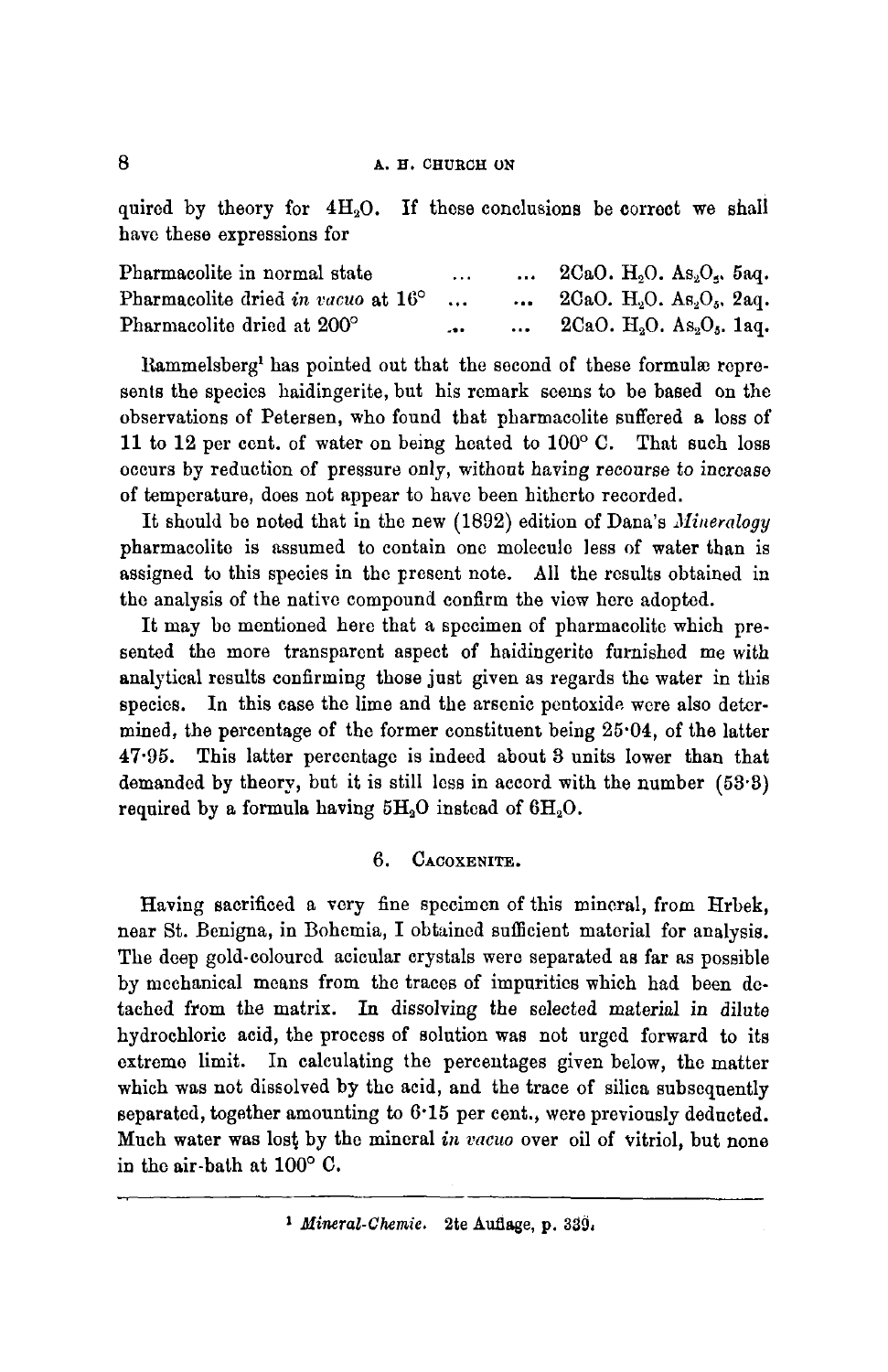|                                             |          | Experiment<br>Theory |                |       |
|---------------------------------------------|----------|----------------------|----------------|-------|
| Water lost in vacuo over $H_2SO_4$          | 18.69    | $\ddotsc$            | 1845           |       |
| Water (with trace of $F$ ) lost on ignition |          | 13.11                | $\ddotsc$      | 12.92 |
| Ferric oxide<br>$\cdots$<br>$\cdots$        | $\cdots$ | 48.57                | $\cdots$       | 49.22 |
| Phosphorus pentoxide<br>                    | $\cdots$ | 19.76                | $\overline{1}$ | 19.41 |
|                                             |          |                      |                |       |

These figures correspond with the formula

 $9Fe_2O_3$ ,  $4Po_9$ ,  $51H_9O$ ,

which demands the percentages placed by the side of the experimental numbers. In these theoretical percentages i have divided the 51 molecules of water into two groups, one consisting of 80 molecules and the other of 21 ; it will be observed that the percentage of water lost *in vacuo*  corresponds very closely with that demanded by the escape of  $30H<sub>2</sub>O$ . This observation is consistent with such a formula as the following :-

> $4 \left( \text{Fe}_2\text{O}_3, \text{ P}_2\text{O}_5, \text{ 4H}_2\text{O} \right)$   $80\text{H}$  O  $5 \;{\rm (Fe_2O_3.\;H_2O)}$

This expression is doubtless somewhat complex, and I am not prepared to maintain that the substance analysed was perfectly homogeneous. The results ot the analysis might be said to represent a mixture of about one molecule of limnite (Fe<sub>2</sub>O<sub>3</sub>. 3H<sub>2</sub>O) or of xanthosiderite (Fe<sub>2</sub>O<sub>3</sub>. 2H<sub>2</sub>O) with four molecules of a basic ferric phosphate having the comparatively simple formula :-

$$
\begin{array}{l}\text{Fe}_2\text{O}_3,\ \text{P}_3\text{O}_5,\ 8\text{H}_2\text{O} \\ \text{Fe}_2\text{O}_3,\ 2\text{H}_2\text{O}\end{array}\Big\}7\text{H}_3\text{O}
$$

It will, however, be seen on comparing the percentages demanded by this last formula with those obtained in the analysis of cacoxenite, that they agree fairly well even if we make no allowance for the supposed presence of an excess of some ferric hydrate such as xanthosiderite. Here are the percentages in question  $:$ ---

|                                 |                                                                           |     |          | Theory |           |                      |  |
|---------------------------------|---------------------------------------------------------------------------|-----|----------|--------|-----------|----------------------|--|
|                                 | ${\rm [Fe_2O_3,~P_2O_5,~3H_2O$ \choose Fe_2O_3,~2H_2O}$ 7H <sub>2</sub> O |     |          |        |           |                      |  |
| 2Fe <sub>3</sub> O <sub>3</sub> | $\cdots$                                                                  | 820 | $\cdots$ | 47.20  |           | 48.57                |  |
| $P_9O_5$                        | $\cdots$                                                                  | 142 | $\cdots$ | 20.94  | $\ddotsc$ | 19.76                |  |
| $\delta H_2O$                   | $\cdots$                                                                  | 90  | $\cdots$ | 13.28  | $\cdots$  | $18 \cdot 11^{1}$    |  |
| 7H <sub>o</sub>                 | $\cdots$                                                                  | 126 | $\cdots$ | 18.58  |           | $18.69$ <sup>2</sup> |  |
|                                 |                                                                           |     |          | 100.00 |           |                      |  |

<sup>1</sup> lost *in vacuo*. <sup>2</sup> lost on ignition,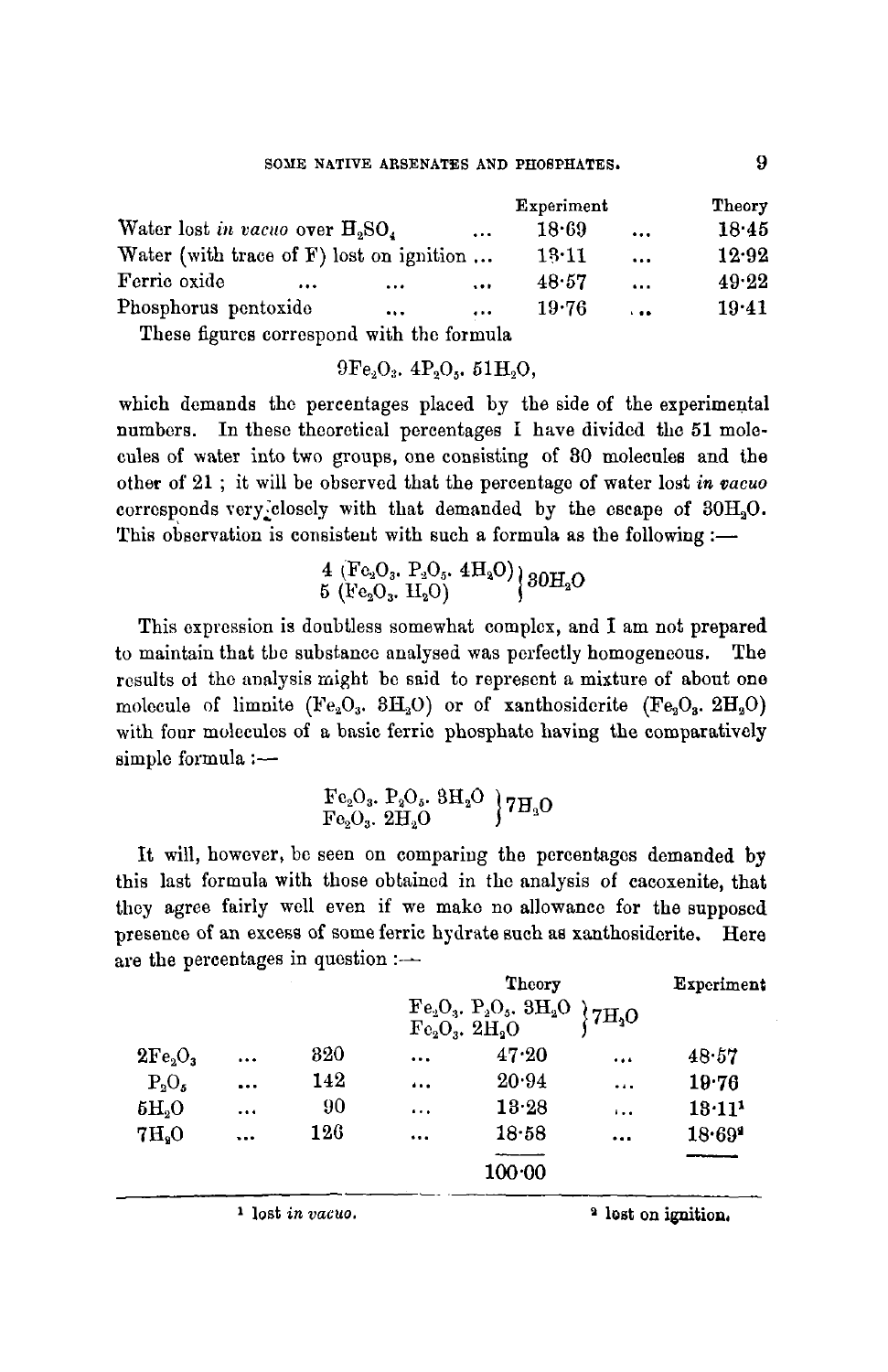#### 10 **h.H. CHURCH ON**

I am inclined to think that the above formula may be accepted as that of cacoxenite. It is in fair agreement with the analytical results obtained by v. Hauer in one of his analyses of the Hrbek mineral : a higher per. centage of  $P_2O_5$  and less  $Fe_3O_3$  are shown in the two other analyses cited by Dana. But to whatever conclusions further work on cacoxenite may lead, the experiments now placed on record prove, for the first time, that  $\frac{7}{12}$ ths of the water present in this mineral are retained with far less tenacity than the remaining  $\frac{5}{12}$ ths.

#### 8. KUIMITE.

In the year 1876 I acquired a specimen of a honey-yellow mineral labelled "Chondrarsenite, Langban, Sweden." Quantitative analysis showed that the substance differed from chondrarsenite in containing far less manganese but much more lime and magnesia than that species, and that its blow-pipe reactions were not the same. In fact it bore a very close resemblance to another arsenate of lime, magnesia, and manganese, which was analysed by Kühn *(Liebig Annal., XXXIV., 211, 1840)*, and named by him *Berzeliite*. It occurred in irregular crystalline masses imbedded in a granular limestone and accompanied by hausmannite. It lost nothing *in vacuo* or at 100° (in one experiment the loss on 1.0928 gram was "0004 gram), but gave a small amount of residue insoluble in acid ('0025 gram from '3874 gram of mineral ; "002 from'294 ; "001 from  $226$ ; and  $002$  from  $3245$ ). The following figures represent the analytical results with the corresponding percentages, the insoluble maiter having been in all cases deducted  $:$ --

| I.  | Mineral taken                                           |           | .3849 gram                       |                            |                         |                 |
|-----|---------------------------------------------------------|-----------|----------------------------------|----------------------------|-------------------------|-----------------|
|     | 2 MgNH <sub>4</sub> AsO <sub>4</sub> , H <sub>2</sub> O |           | .358<br>$\ddot{\phantom{0}}$     | =56.29 per cent. $As_2O_5$ |                         |                 |
| Π.  | Mineral taken                                           |           | .292<br>$\overline{\mathbf{1}}$  |                            |                         |                 |
|     | 2 MgNH <sub>4</sub> AsO <sub>4</sub> , H <sub>2</sub> O |           | .2758<br>$\ddot{\phantom{1}}$    | $= 56.21$                  | ,,                      | $As_2O_5$       |
|     | $CaCO3$                                                 | $\cdots$  | .1115,                           | $= 21.38$                  | ,                       | CaO             |
| Ш.  | Mineral taken                                           | $\cdots$  | $\cdot 225$<br>,                 |                            |                         |                 |
|     | $Mn_3O_4$                                               | $\cdots$  | $\cdot 008$<br>,,                | $= 3.52$                   | ,,                      | MnO             |
|     | $CaCO3$                                                 | $\ddotsc$ | .0905<br>$\overline{\mathbf{u}}$ | $= 22.52$                  | ,                       | CaO             |
|     | $Mg_3P_3O_7$                                            | $\ddotsc$ | $\cdot 079$<br>,,                | $= 12.65$                  | $\overline{\mathbf{z}}$ | $_{\text{MgO}}$ |
| IV. | Mineral taken                                           | $\ddotsc$ | $\cdot 3225$<br>$\cdot$          |                            |                         |                 |
|     | $Mn_3O_4$                                               | $\cdots$  | $\cdot$ 0105<br>,                | $= 8.04$                   | ,,                      | MnO             |
|     | $CaCO3$                                                 | $\cdots$  | $\cdot 1205$ ,                   | $= 20.92$                  | ,                       | CaO             |
|     | $Mg_2P_2O_7$                                            | $\cdots$  | $\cdot$ 1195<br>$\cdot$          | $=13.35$                   | $\bullet$               | MgO             |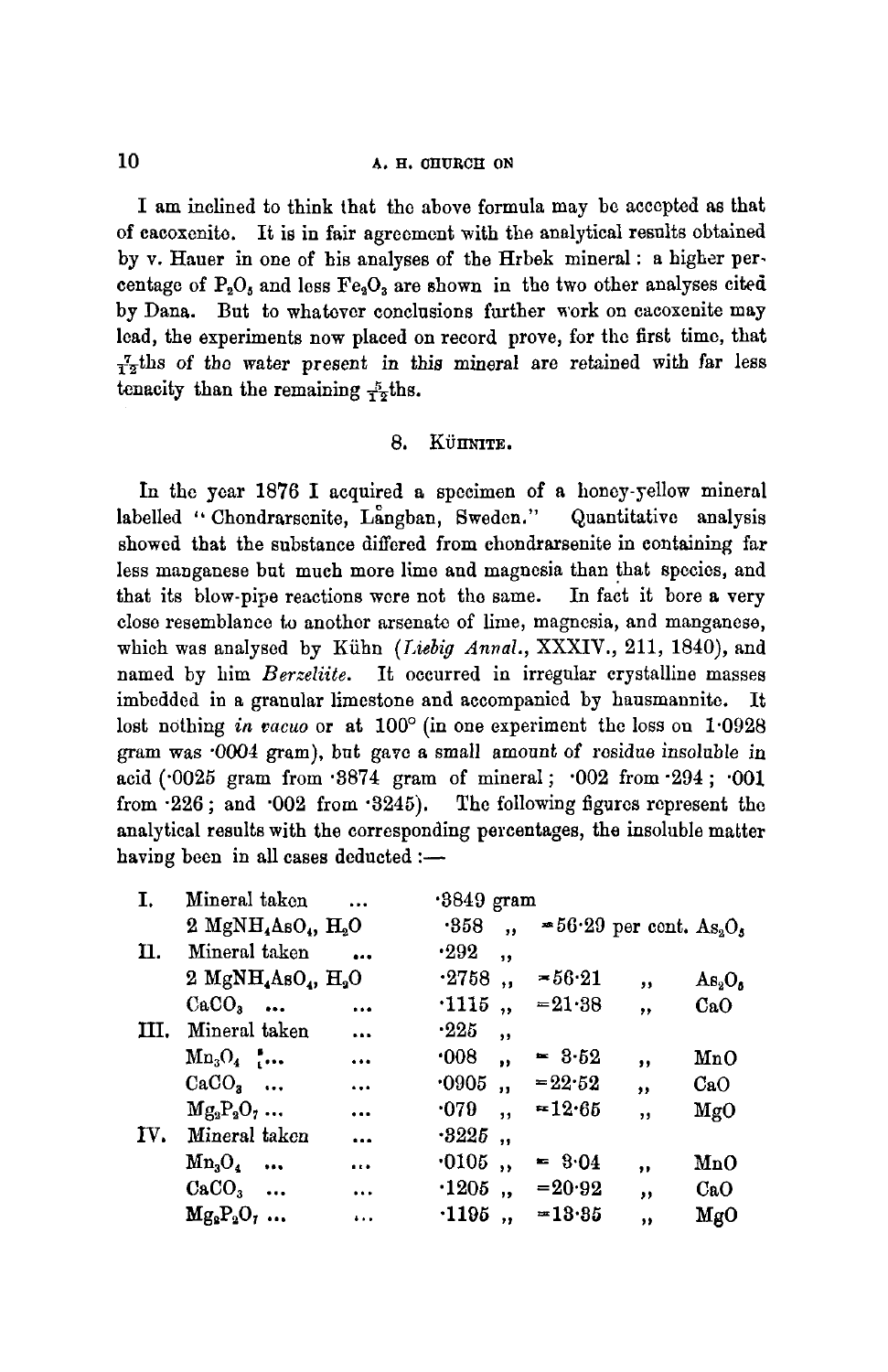The mean percentages are  $: -$ 

| CaO        |           |           | 21.61     |
|------------|-----------|-----------|-----------|
| MgO        |           |           | 13.00     |
| MnO        | .         |           | 3.28      |
| As.0,      | $\ddotsc$ | .         | $56 - 25$ |
| Deficiency |           | $\ddotsc$ | 5.86      |
|            |           |           |           |
|            |           |           | 100:00    |

The questions naturally arise " what constituent of the mineral has been missed ?" and " was water present ?" Kühn had indeed noticed a loss on ignition of his mineral, equal in one case to  $0.3$  per cent.; in another to 2.95 per cent.; but he did not prove such loss to arise from the escape of water. In order to determine the point I heated to very low redness a most carefully selected sample of the mineral, and found that the loss on 1.539 gram amounted to 0.004 gram only, or 0.26 per cent.  $-$ a negligible quantity. The species is obviously anhydrous. But an explanation of the analytical deficit was soon discovered. On dissolving the finely powdered mineral in dilute hydrochloric acid a brisk evolution of a gas which proved to be carbon dioxide was observed. No selection, however careful, of the fragments of the crushed mineral could eliminate the substance giving rise to this effervescence, and I am forced to conclude that the embedded nodules of Kühnite are interpenetrated with the calcareous matrix in which they occur. If this conclusion be just, we may look upon the substance analysed as an intimate mixture of true kühnite with about 7 per cent. of calcite, kühnite itself being represented by the formula  $(CaMgMn)_3As_3O_8$ . The analytical results correspond fairly well with the expanded formula-4.5CaO. 4MgO. 0.5MnO.  $3As_2O<sub>5</sub>$ , although nearly 2 per cent. of the constituents of the mineral remain still unaccounted for.

Thus far had I written, in recording the results obtained by me in 1876, when I observed, on referring to the 1892 edition of Dana's *Mineraloqy*, that some work has been done during recent years towards clearing away the obscurity in which the constitution of kühnite was involved. In the variety known as pyrrhoarsenite carbon dioxide has been found to the extent of between 1 and 2 per cent. This result confirms the observation already recorded in the present note, and is probably to be explained in the same way. As ordinary kiihnite is isometric, I asked Mr,